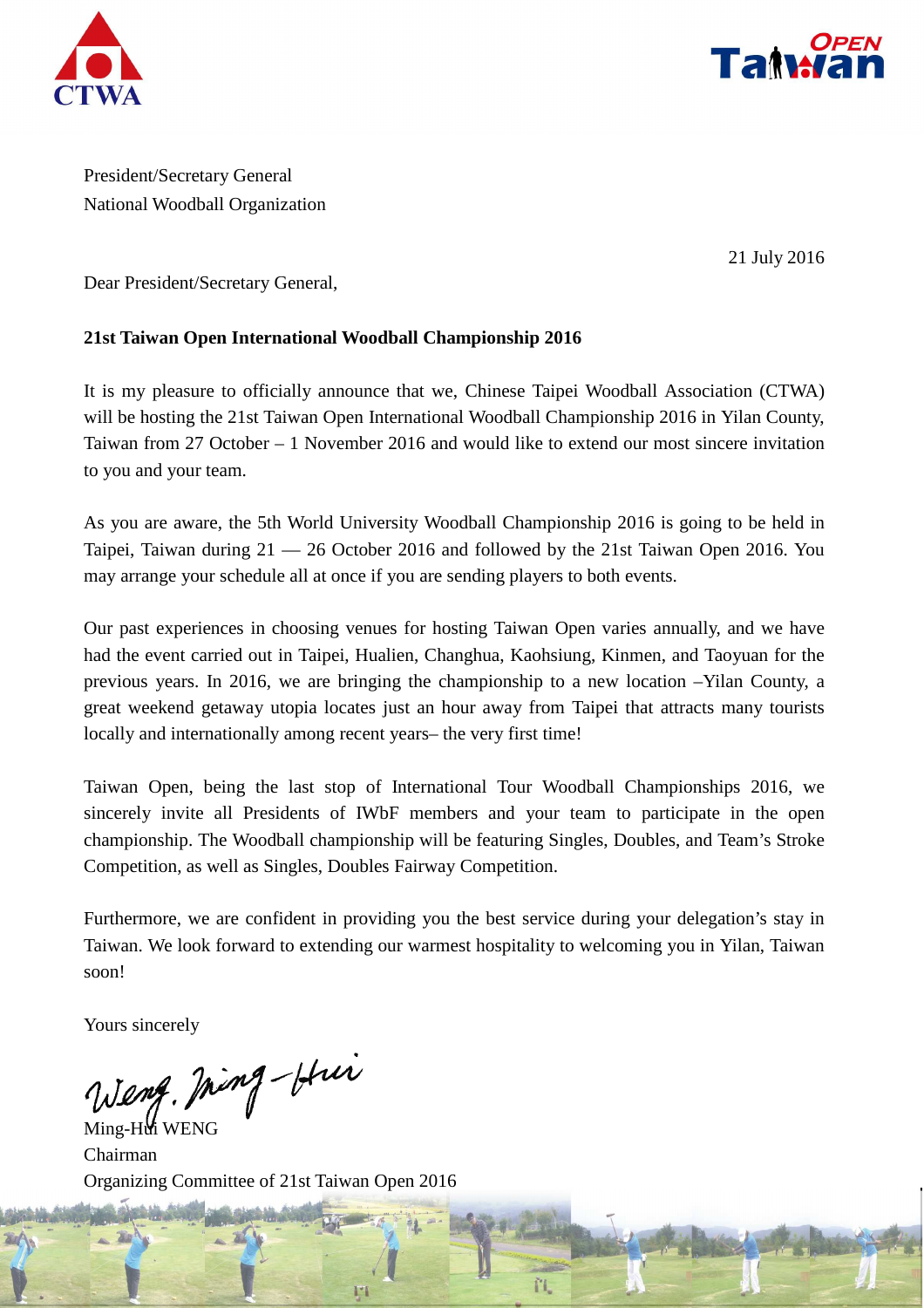### 27 October ~ 1 November 2016

| <b>COUNTRY</b>      |  |
|---------------------|--|
| <b>ORGANIZATION</b> |  |

# **Registration Form**

|       | Family Name:                             | Given Name:               |  |  |  |
|-------|------------------------------------------|---------------------------|--|--|--|
|       | Passport No.:                            | Date of Birth (dd/mm/yy): |  |  |  |
| No. 1 | □Leader □Coach □Manager □Player □Officer | Gender: □Male □Female     |  |  |  |
|       | Vegetarian: □ Yes □ No                   |                           |  |  |  |
|       | Family Name:                             | Given Name:               |  |  |  |
| No. 2 | Passport No.:                            | Date of Birth (dd/mm/yy): |  |  |  |
|       | □Leader □Coach □Manager □Player □Officer | Gender: □Male □Female     |  |  |  |
|       | Vegetarian: □ Yes □ No                   |                           |  |  |  |
|       | Family Name:                             | Given Name:               |  |  |  |
|       | Passport No.:                            | Date of Birth (dd/mm/yy): |  |  |  |
| No. 3 | □Leader □Coach □Manager □Player □Officer | Gender: □Male □Female     |  |  |  |
|       | Vegetarian: □ Yes □ No                   |                           |  |  |  |
|       | Family Name:                             | Given Name:               |  |  |  |
| No. 4 | Passport No.:                            | Date of Birth (dd/mm/yy): |  |  |  |
|       | □Leader □Coach □Manager □Player □Officer | Gender: □Male □Female     |  |  |  |
|       | Vegetarian: □ Yes □ No                   |                           |  |  |  |
|       | Family Name:                             | Given Name:               |  |  |  |
| No. 5 | Passport No.:                            | Date of Birth (dd/mm/yy): |  |  |  |
|       | □Leader □Coach □Manager □Player □Officer | Gender: □Male □Female     |  |  |  |
|       | Vegetarian: □ Yes □ No                   |                           |  |  |  |
|       | Family Name:                             | Given Name:               |  |  |  |
| No. 6 | Passport No.:                            | Date of Birth (dd/mm/yy): |  |  |  |
|       | □Leader □Coach □Manager □Player □Officer | Gender: □Male □Female     |  |  |  |
|       | Vegetarian: □ Yes □ No                   |                           |  |  |  |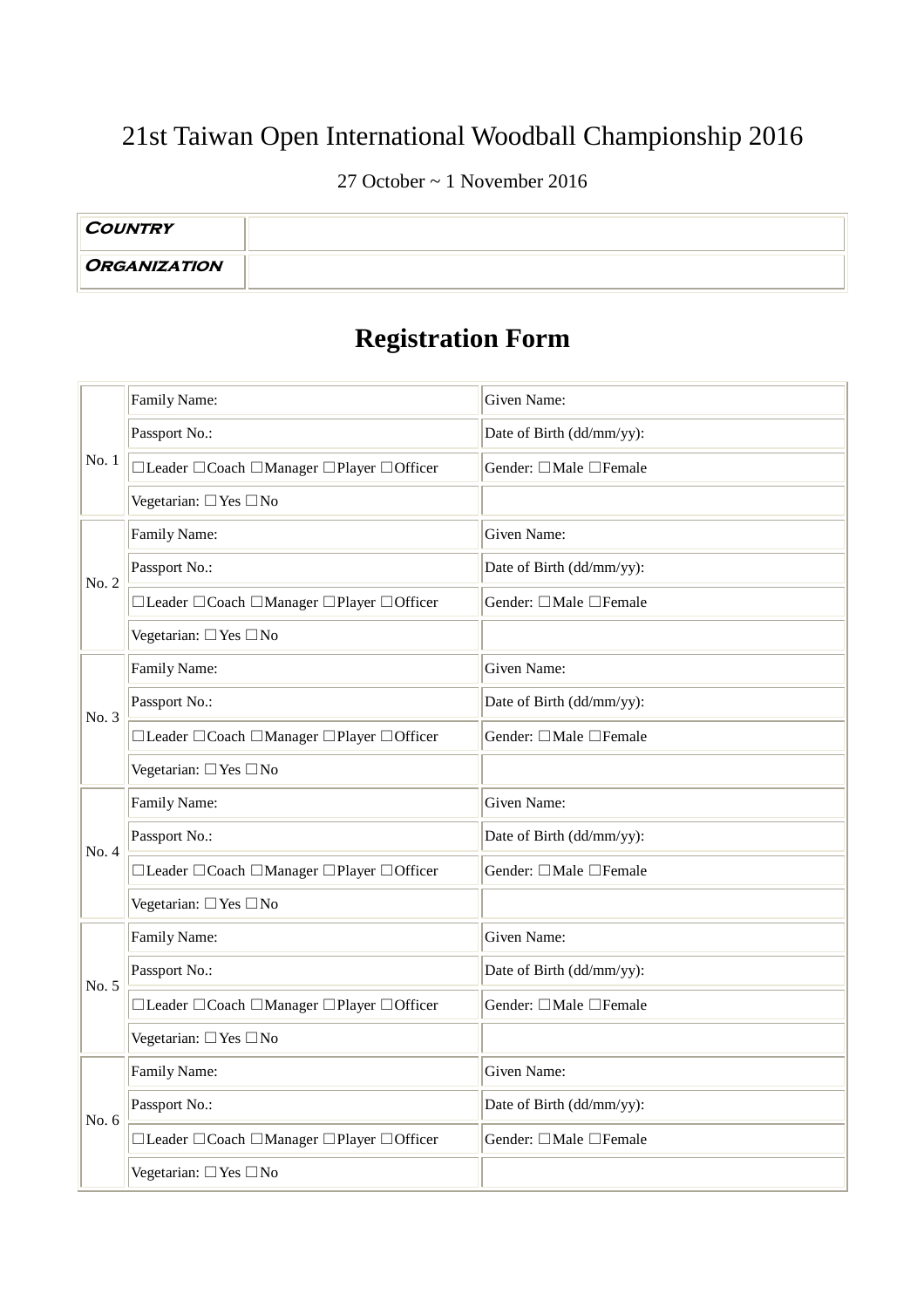27 October ~ 1 November 2016

# **Participation Form**

#### *Stroke* Competition **Singles Event** - **Participation Fee:** USD 30.00 per Participant  $\overline{a}$

| Men      | <b>Women</b> |
|----------|--------------|
| 1.       | 1.           |
| 2.       | 2.           |
| 3.       | 3.           |
| 4.       | 4.           |
| 5.       | 5.           |
| 6.       | 6.           |
| 7.       | 7.           |
| 8.       | 8.           |
| 9.       | 9.           |
| 10.      | 10.          |
| $11. \,$ | $11. \,$     |
| 12.      | 12.          |
| 13.      | 13.          |
| 14.      | 14.          |
| 15.      | 15.          |
| 16.      | $16.$        |

(This form may be photocopied for additional use)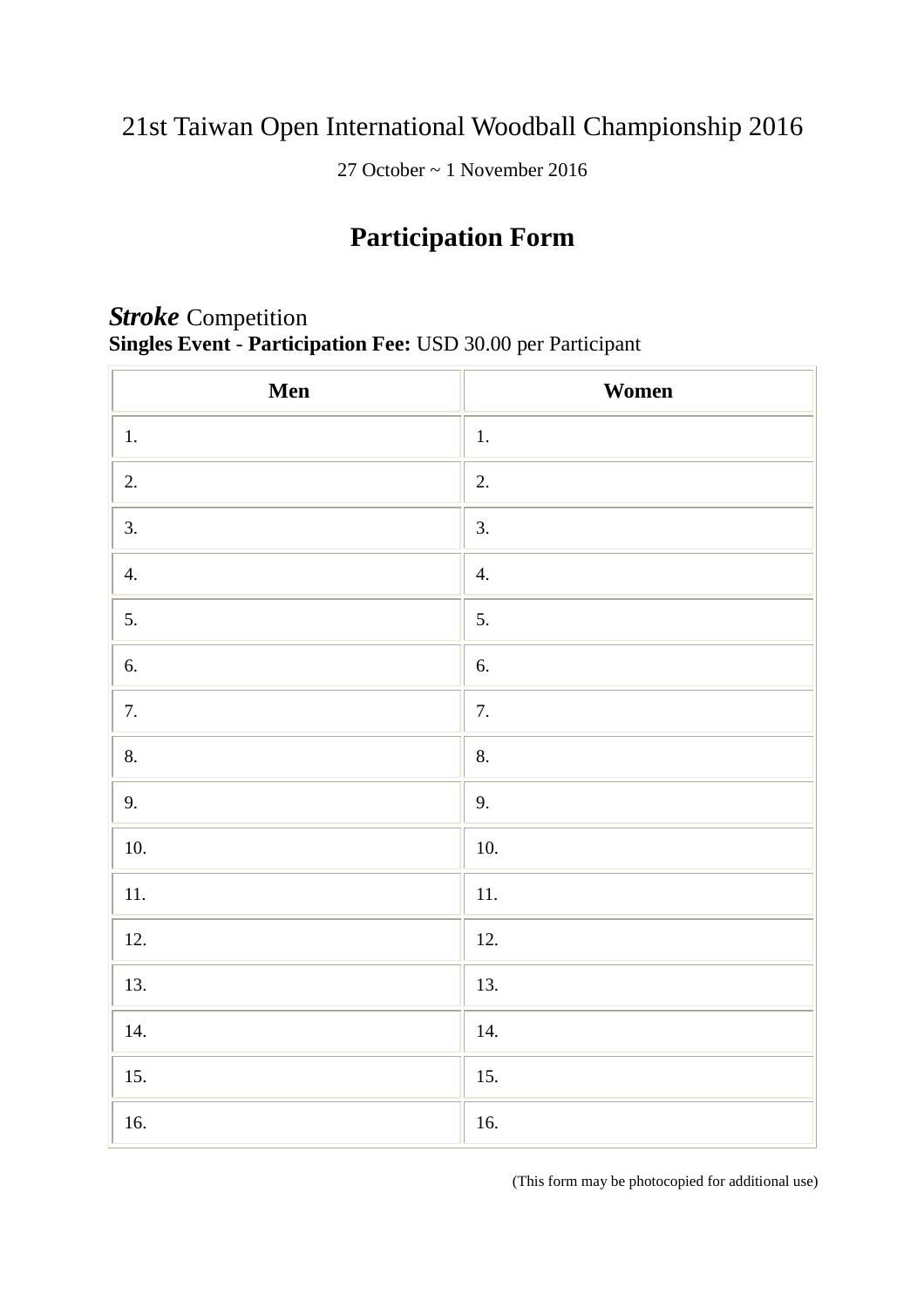27 October ~ 1 November 2016

## **Participation Form**

### **Stroke** Competition

**Teams Event** - **Participation Fee:** USD 40.00 per Team **(** 4~6 player per team )

| <b>Men Team</b> | <b>Women Team</b> |
|-----------------|-------------------|
| 1.              | 1.                |
| 2.              | 2.                |
| 3.              | 3.                |
| 4.              | 4.                |
| 5.              | 5.                |
| 6.              | 6.                |

### **Stroke** Competition **Doubles Event** - **Participation Fee:** USD 40.00 per Pair.

| Men |   |  |  |  |
|-----|---|--|--|--|
|     | a |  |  |  |
|     | a |  |  |  |

|                | Women |   |  |  |  |
|----------------|-------|---|--|--|--|
|                | a     |   |  |  |  |
| $\bigcap$<br>∼ | a     | υ |  |  |  |

| <b>Mixed</b> |     |     |  |  |
|--------------|-----|-----|--|--|
|              | Mr. | Ms. |  |  |
| ∼            | Mr. | Ms. |  |  |

(This form may be photocopied for additional use)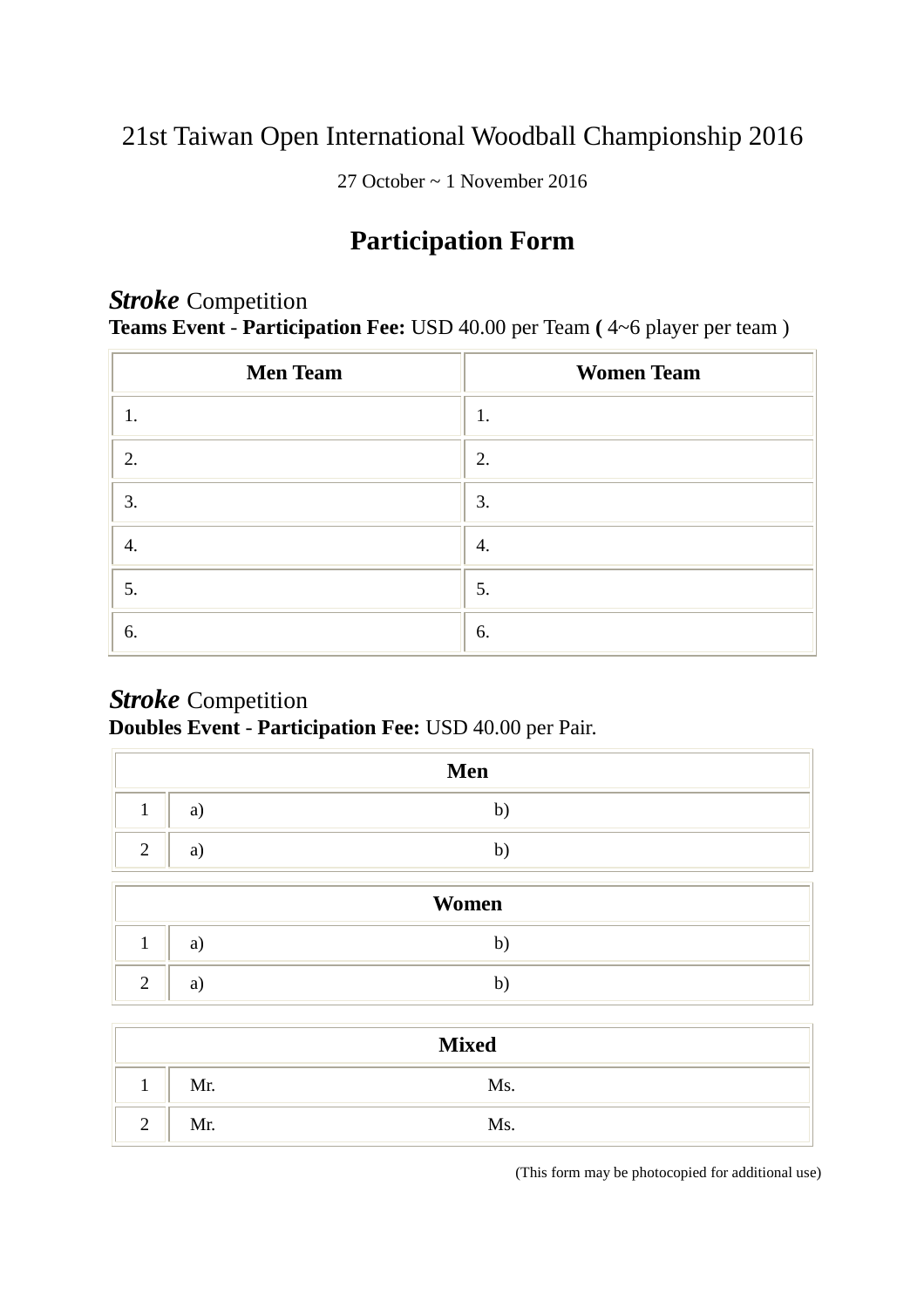27 October ~ 1 November 2016

## **Participation Form**

### *Fairway* Competition

### **Singles Event** - **Participation Fee:** USD 30.00 per Participant

| Men | Women |
|-----|-------|
| 1.  | 1.    |
| 2.  | 2.    |
| 3.  | 3.    |
| 4.  | 4.    |
| 5.  | 5.    |
| 6.  | 6.    |
|     |       |

### *Fairway* Competition

### **Doubles Event** - **Participation Fee:** USD 40.00 per Pair.

| Men    |   |   |  |  |
|--------|---|---|--|--|
|        | a |   |  |  |
| ◠<br>∸ | a | υ |  |  |

| Women  |   |  |  |  |
|--------|---|--|--|--|
|        | a |  |  |  |
| ⌒<br>∽ | a |  |  |  |

| <b>Mixed</b>   |     |     |  |  |
|----------------|-----|-----|--|--|
| л.             | Mr. | Ms. |  |  |
| $\bigcap$<br>∠ | Mr. | Ms. |  |  |

(This form may be photocopied for additional use)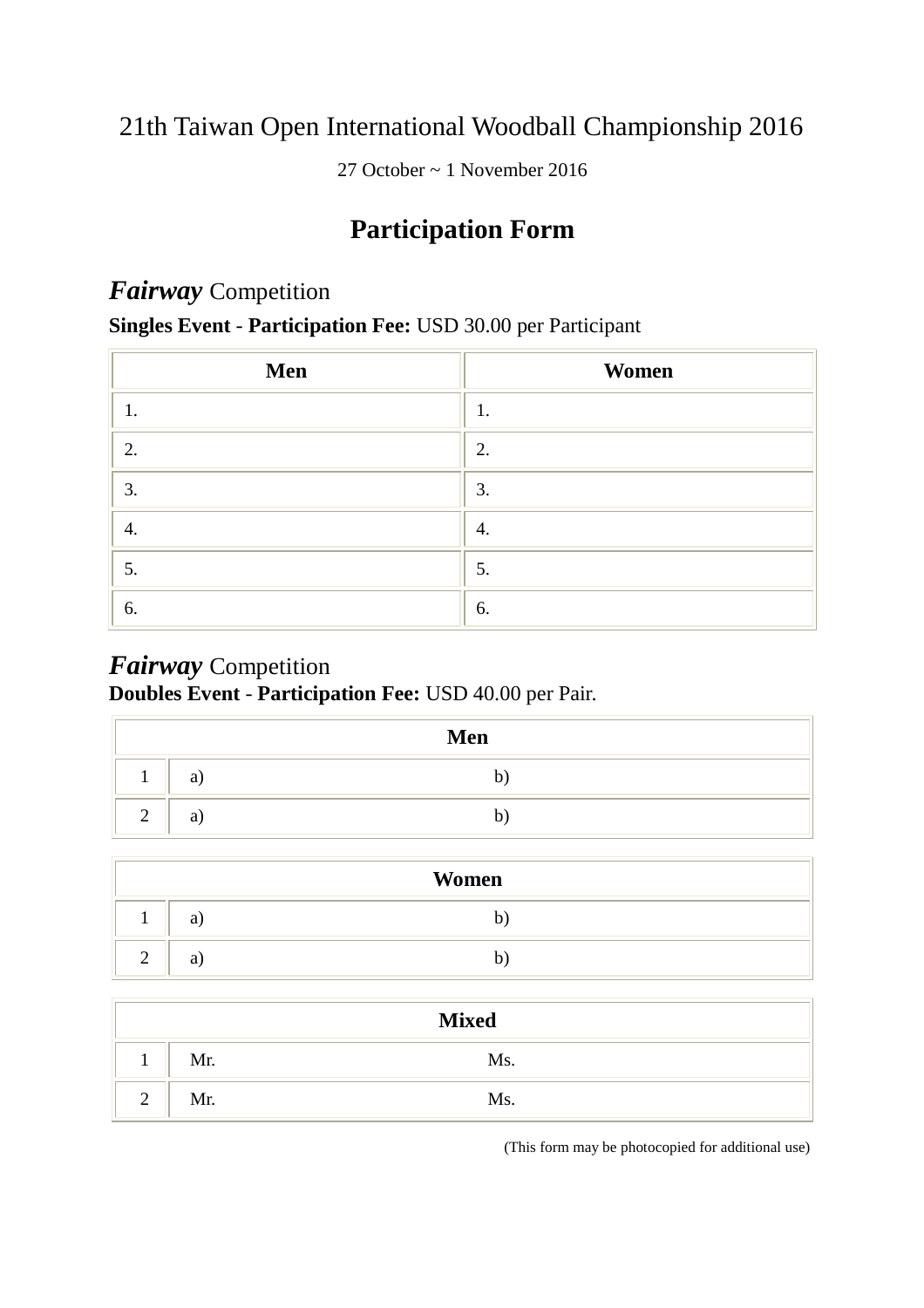### 21st Taiwan Open International Woodball Championship 2016 27 October ~ 1 November 2016

# *Contact Information*

| Name            | Mr/Mrs/Ms |  |                |  |  |         |          |  |
|-----------------|-----------|--|----------------|--|--|---------|----------|--|
| Organization    | Title     |  |                |  |  |         |          |  |
| Tel             | Fax       |  |                |  |  |         |          |  |
| Mobile<br>Phone |           |  | E-mail         |  |  |         |          |  |
| Address         |           |  |                |  |  |         | Postcode |  |
|                 | City/Town |  | State/District |  |  | Country |          |  |

# *Flight Information*

|           | Flight No. | Date | Time |
|-----------|------------|------|------|
| Arrival   |            |      |      |
| Departure |            |      |      |

#### **Please note:**

Г

- 1. The deadline for Entry is **30 September 2016**.
- 2. Please email or fax the completed above Forms to Chinese Taipei Woodball Association. The original copy is also required to be sent (including two **Passport-Size Photos** of each participant with name written at the back) by postal mail to the following address:

### **Chinese Taipei Woodball Association (CTWA) &**

#### **Organizing Committee of 21st Taiwan Open International Woodball Championship 2016**  Email: woodball@seed.net.tw

 Address: NO. 37, LANE 99, KANG-NING ROAD SEC. 3, 11485, TAIPEI, TAIWAN Tel: +886-2-2631-8761 Fax: +886-2-2631-8763

#### **Name and Signature of the President or Secretary General**

| Name:      | Title: | <b>Seal Cachet</b> |
|------------|--------|--------------------|
| Signature: | Date:  |                    |

| <b>Seal Cachet</b> |
|--------------------|
|                    |
|                    |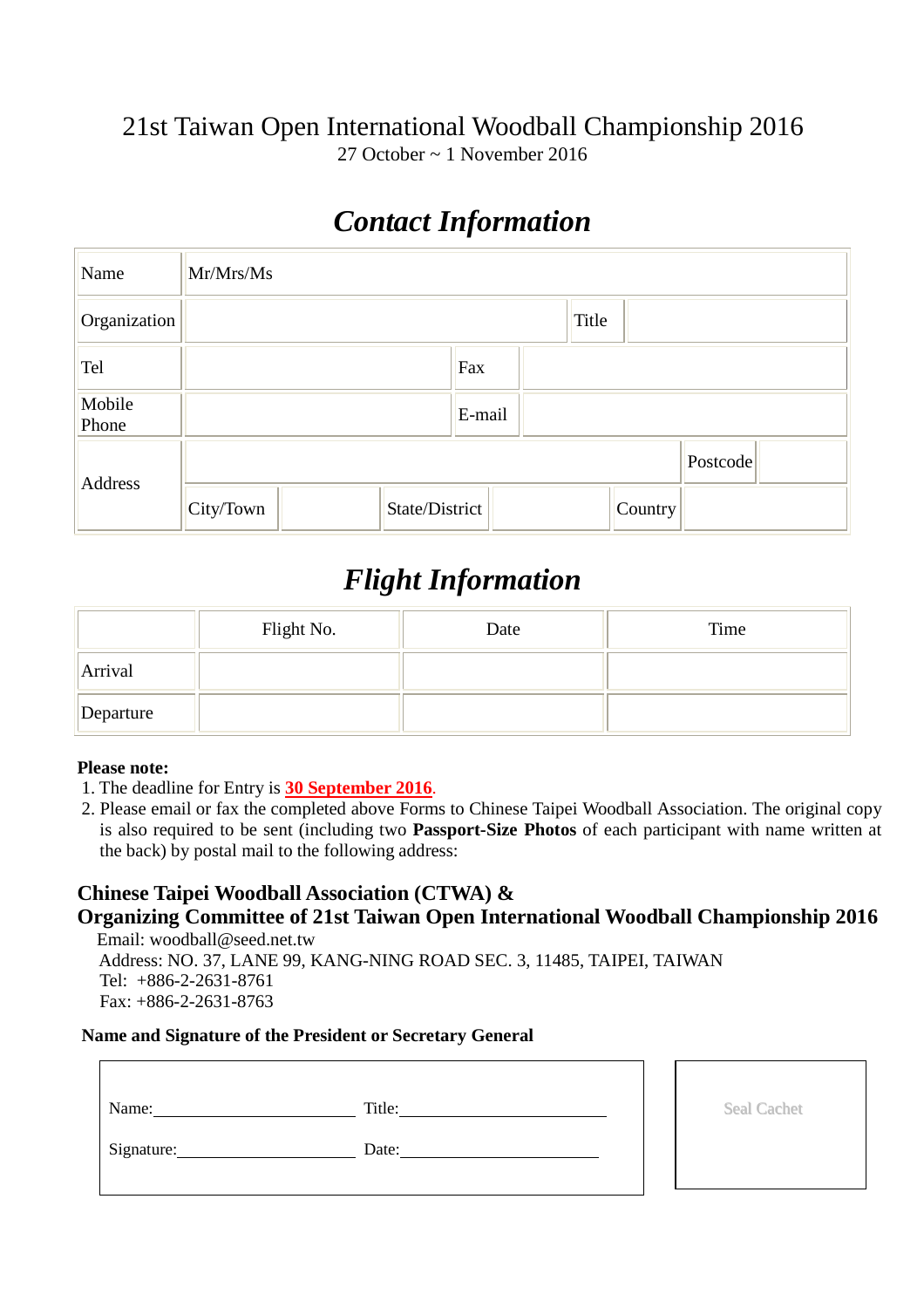



### **Rules and Regulations**

#### **1. Steering Unit:**

International Woodball Federation (IWbF) Asian Woodball Federation (AWbF) Sports Administration, Ministry of Education

#### **2. Host:**

Chinese Taipei Woodball Association (CTWA) Yilan County Government

#### **3. Assisted by:**

Grand Garden Sports Recreation Co., Ltd.

Yilan County Sports Club

#### **4. Sponsor:**

Weng Lu Shou Sports Foundation

**5. Date:** 

27 October – 1 November 2016

**6. Venue:** 

Yilan County Stadium

#### **7. Types of Competition:**

- 1) Stroke Competition:
	- I. Singles: Men and Women
	- II. Doubles: Men, Women, and Mixed
	- III. Teams: Men and Women
- 2) Fairway Competition:
	- I. Singles: Men and Women
	- II. Doubles: Men, Women, and Mixed

#### **8. Competition Rules:**

- 1) The Championship will be run in accordance with the latest 2011 IWbF enacted Woodball Rules with the details of the Rules to be explained at team leader meeting.
- 2) Only the IWbF certified Woodball Equipment shall be used in the championship. The certificated brands of equipment are subjected to be announced by IWbF annually.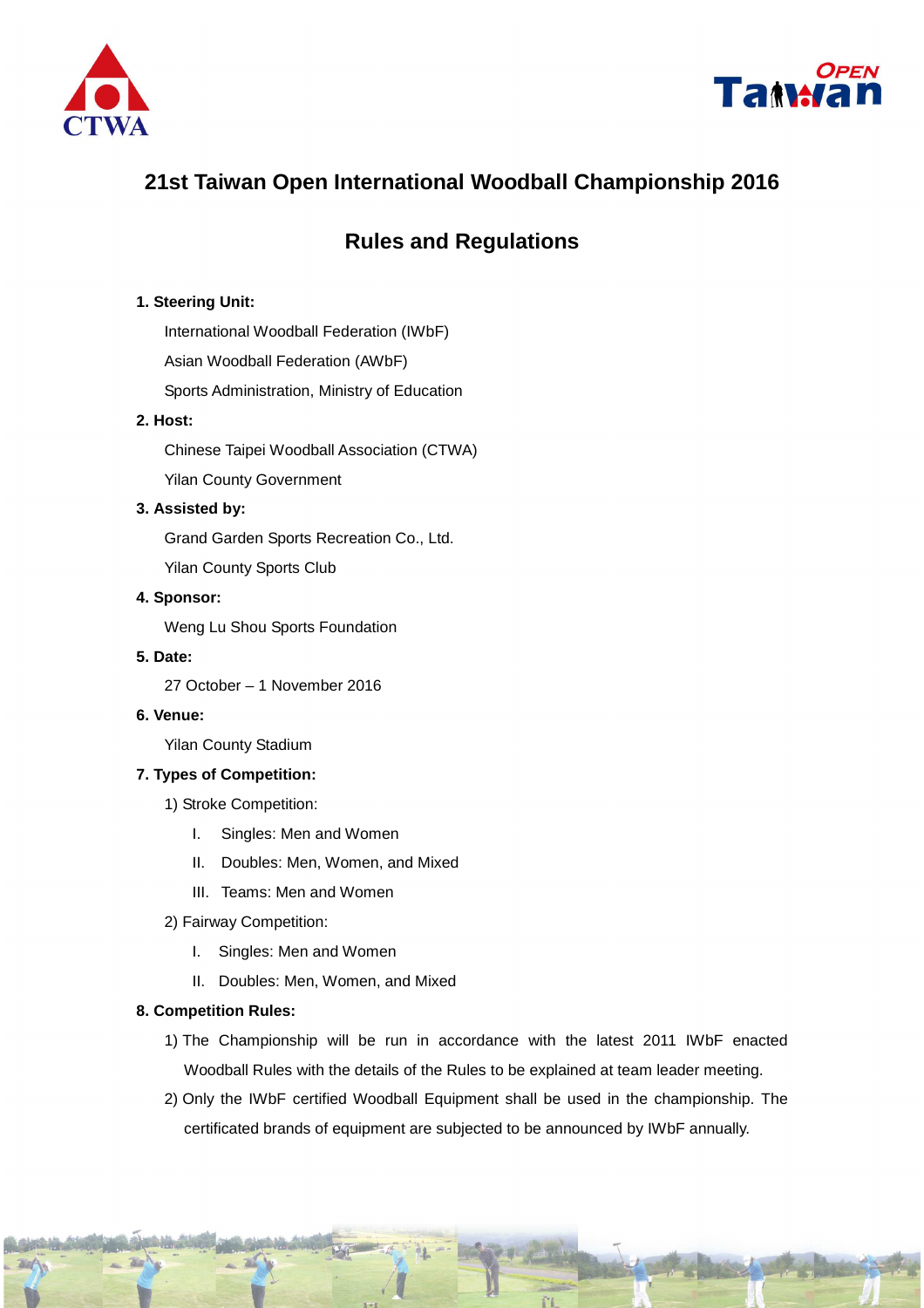



#### 3) Competition System:

- I. Stroke Competition:
	- i. Singles Preliminary:

After players complete the preliminary competition of 24 fairways, the sum of strokes of each player will be the Preliminary score. The top 12 players will qualify for the Singles Final. When scores are tie, whoever has the most of the least stroke fairways among the last 12 fairways is the winner. Accordingly, result shall be evaluated in the same manner.

ii. Singles Final:

The top 12 players from Singles Preliminary will be eligible to play in the Final, another 12-fairway round. The sum strokes of 36 fairways from the Singles Preliminary and Final will be added up for the eligibility of the winner. Any player who scores the least strokes is the winner.

- iii. Doubles Preliminary:
	- a. The Men and Women Doubles, players take turns in striking the ball. Male or Female players whose names listed first on the registration roster should strike first on the first and appointed fairways, and the other players should strike second and take turns in striking the ball until gating . For Mixed Doubles, male player shall be listed first and female player shall be listed on the coming column on Mixed Doubles registration roster. After completing the competition of 12 fairways, the sum of the strokes will be the Doubles Preliminary score.
	- b. Players take turns in striking the ball until gating. Player 1 from every pair (Pair A1, Pair B1, Pair C1) take turns to strike first from fairway 1 to fairway 3. Striking order of players on fairway 1 is Pair A1, Pair B1, Pair C1. Striking order of players on fairway 2 is Pair B1, Pair C1, Pair A1; moreover, striking order of players on fairway 3 is Pair C1, Pair A1, Pair B1. Continually, Player 2 from every pair (Pair A2, Pair B2, Pair C2) take turns to strike first from fairway 4 to fairway 6. Striking order of players on fairway 4 is Pair A2, Pair B2, Pair C2. Striking order of players on fairway 5 is Pair B2, Pair C2, Pair A2; moreover, striking order of players on fairway 6 is Pair C2, Pair A2, Pair B2. Accordingly, the Player 1 from every pair should take turns for the first shot for the next fairways.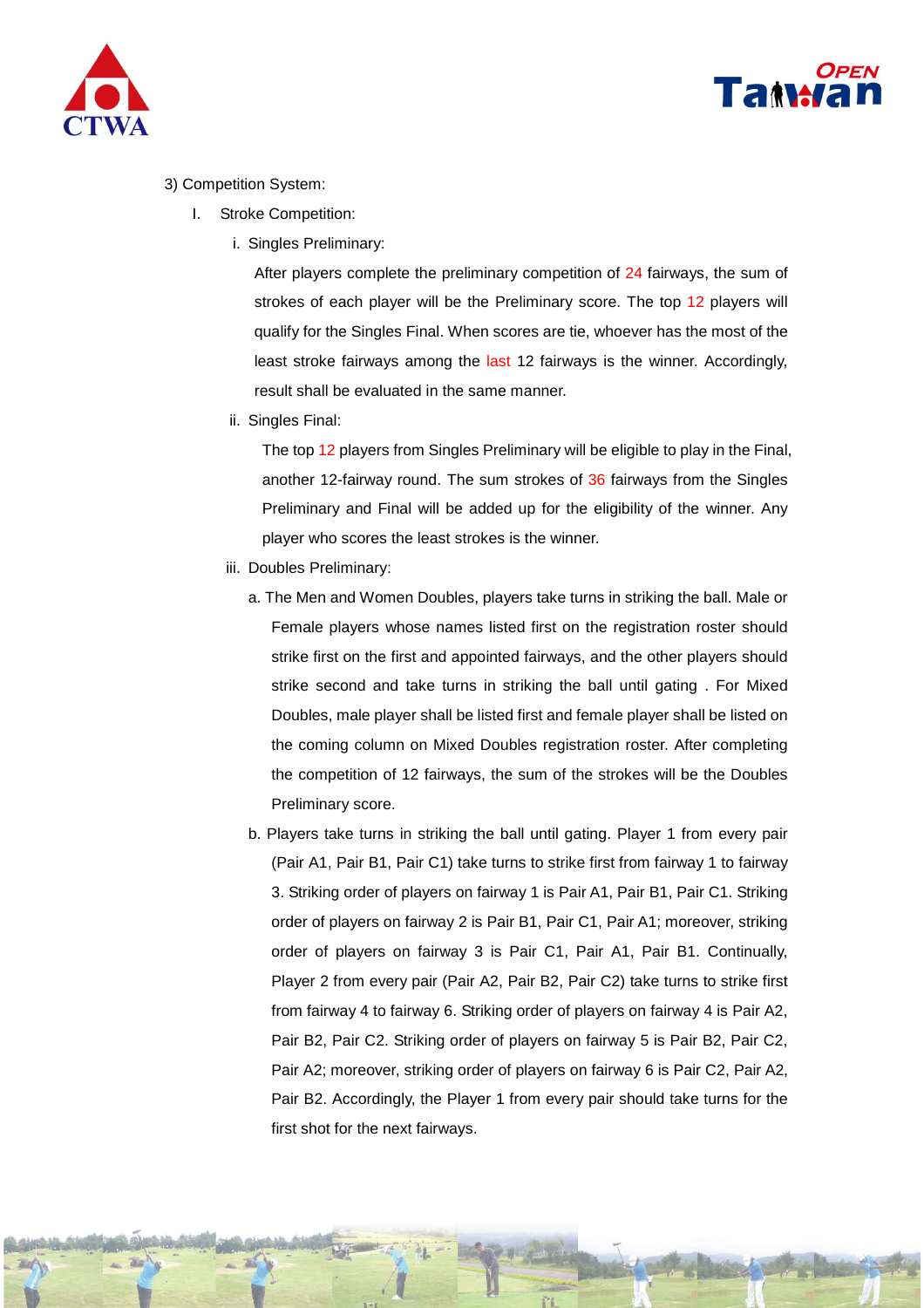



iv. Doubles Final:

Top 12 pairs in the Doubles Preliminary will qualify for the Doubles Final of additional 12 fairways competition. The final score is the strokes sum of the 12 fairways of Preliminary and Final, the total 24 fairways. Any pair who scores the least strokes is the winner. Order of taking turns in striking is the same methods as in the Preliminary.

v. Teams:

Each team consists of  $4 - 6$  players, and the stokes sum in each round of the best 4 players of the Stroke Preliminary Competition will be counted as the team score. The team which has the least number of strokes is the winning team.

- vi. Tie for Singles / Doubles / Teams Events:
	- a. For Singles Events / Doubles Events, in case there are 2 or more players/pairs secured the same strokes, whoever has the most of the least stroke fairways among the last 12 fairways is the winner. Accordingly, result shall be evaluated in the same manner.
	- b. For Teams Events, in case 2 or more teams secure the same strokes, any team with player that has the least strokes is the winner. If there is still a tie, then any team with player that has the second least stokes is the winner. Accordingly, results shall be evaluated in the same manner. If the result is still the same, the Organizing Committee will construct alternate methods to decide the winner.
- II. Fairway Competition:
	- i. Competition Format:

Players will compete in single-elimination and will play from the appointed fairway to next fairways. The player who scores the least strokes in each fairway will be the winner of the fairway. A tie is counted when both score the same number of strokes. Anyone leads by a number of winning fairways greater than the number of fairways remaining to be played is the winner, and the competition is finished

ii. Singles:

The Organizing Committee should determine the order of play by drawing lots. Each group consists of 2 players and will play from the appointed fairway to next fairways.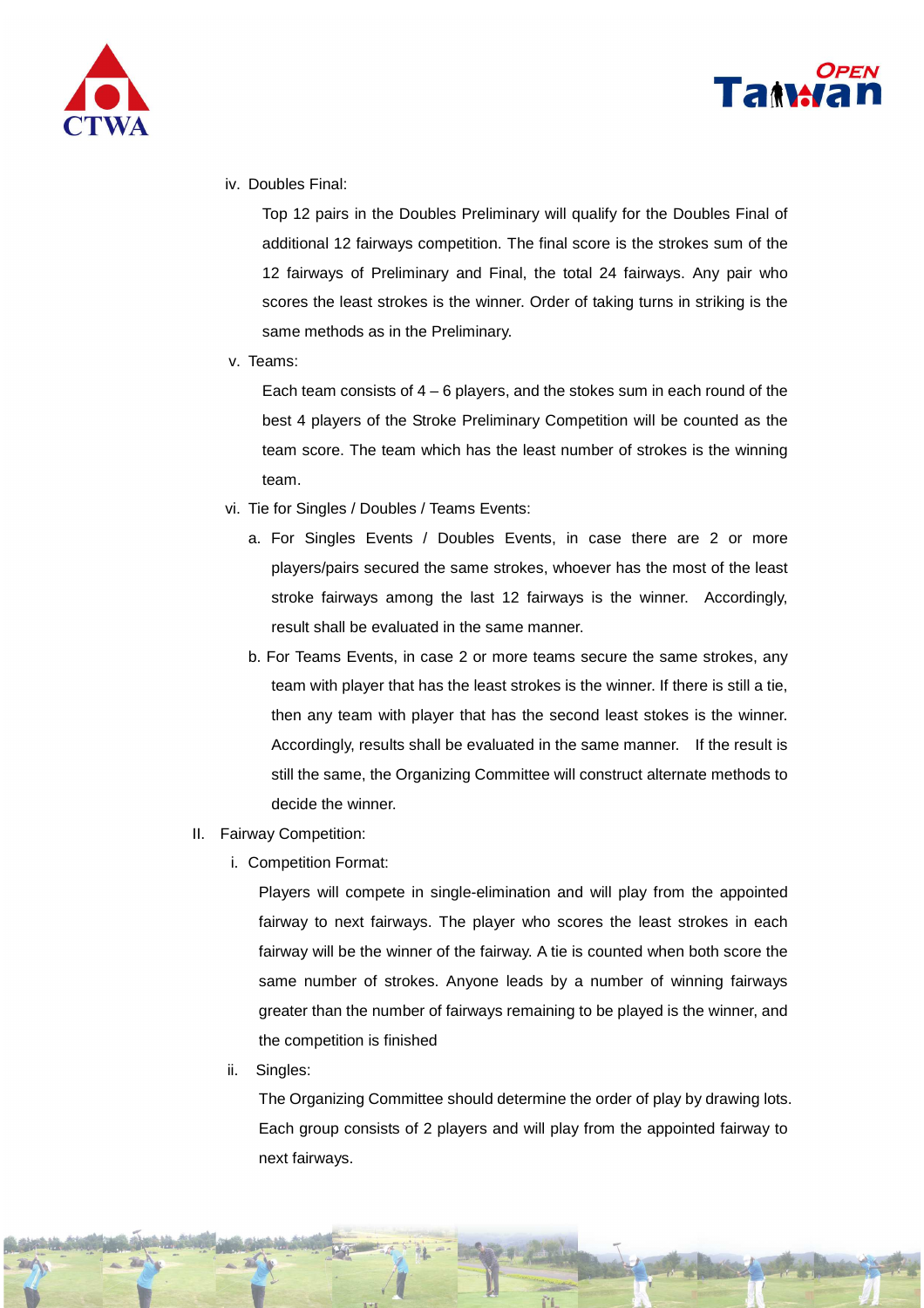



iii. Doubles:

The Organizing Committee should determine the order of play by drawing lots. Each group consists of 2 pairs and will play from the appointed fairway to next fairways. Players take turns in striking the ball until gating. Player 1 from every pair (Pair A1, Pair B1) take turns to strike first from fairway 1 to fairway 2. Striking order of players on fairway 1 is Pair A1, Pair B1. Striking order of players on fairway 2 is Pair B1, Pair A1; Continually, Player 2 from every pair (Pair A2, Pair B2) take turns to strike first from fairway 3 to fairway 4. Striking order of players on fairway 3 is Pair A2, Pair B2. Striking order of players on fairway 4 is Pair B2, Pair A2. Accordingly, the Player 1 from every pair should take turns for the first shot for the next fairways. For Mixed Doubles, male player shall be listed first and female player shall be listed on the coming column on Mixed Doubles registration roster.

iv. Striking Order:

In Fairway Competitions, no matter if the ball stops on the gate area or fairway, the player/pair with ball which stops further from the gate shall hit first.

v. Tie for Fairway Events:

When fairways competition ended in a tie after completing 12 fairways competition, players/pairs will play sudden death and compete from the appointed fairway to the next, whoever first wins the fairway is the winner, and the competition is finished.

vi. Seeding order:

Players who ranked as top 4 from Singles Fairway competition of the last Taiwan Open championship would be qualified as seeded players.

- 4) Scores Record:
	- I. Players in the same group will take turns to score for each other, and this method shall be applied to all events unless stated otherwise. The Organizing Committee will only appoint referees to patrol between fairways.
	- II. In events listed below, the Organizing Committee will appoint referees to carry out the scoring duty:
		- i. Stroke Competition Finals
		- ii. Fairway Competition Championship Matches
- 5) The Organizing Committee reserves the right to change the competition program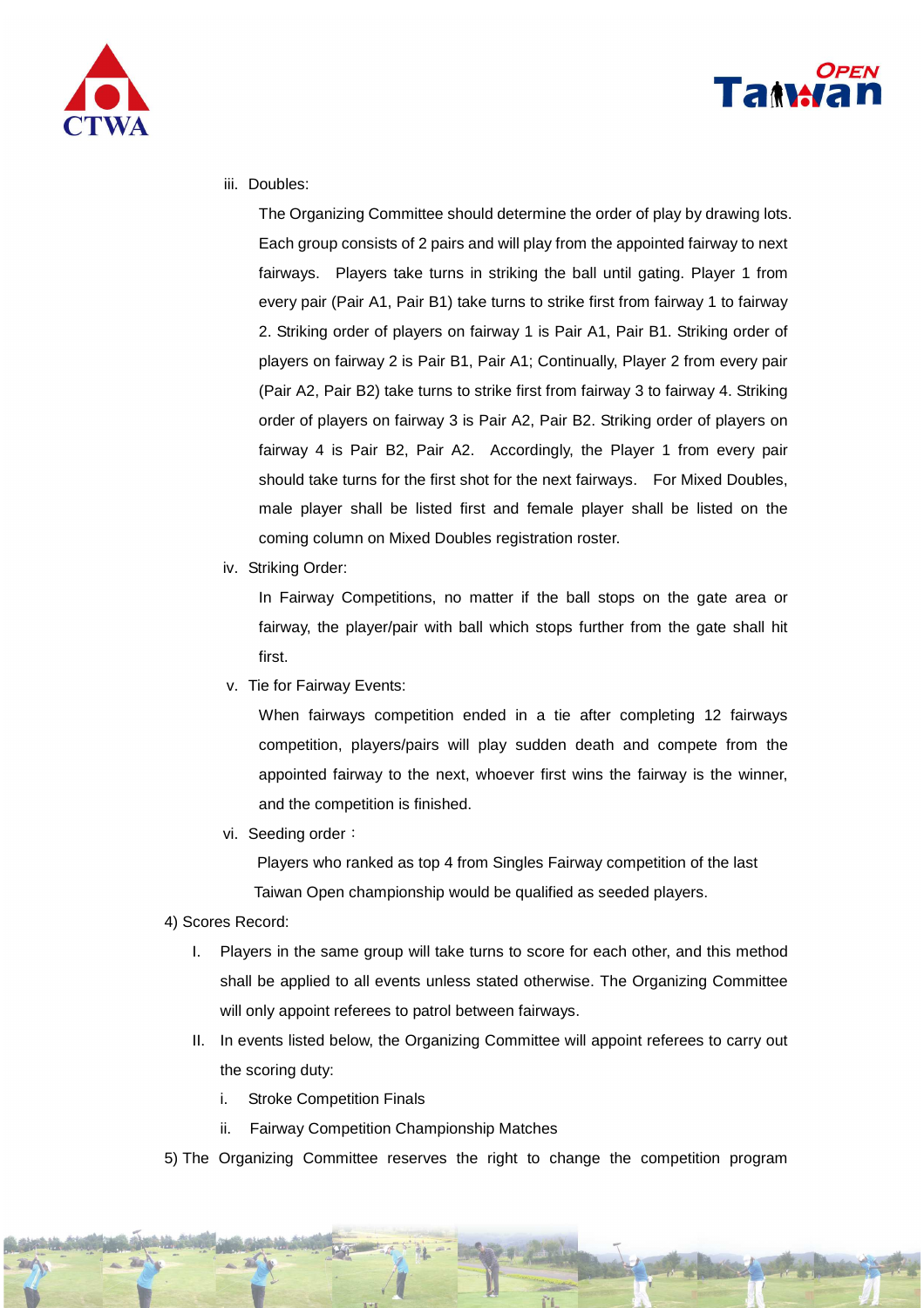



according to the actual situation in the competition. There is no right for each team to bring up any opinion.

#### **9. Prizes:**

- 1) Prizes will be determined based on the number of registered participants.
	- I. 1 player/team will be awarded when 3 or less players/teams registered.
	- II. 2 players/teams will be awarded when 4 to 5 players/teams registered.
	- III. 3 players/teams will be awarded when 6 to 7 players/teams registered.
	- IV. 4 players/teams will be awarded when 8 to 9 players/teams registered.
	- V. 5 players/teams will be awarded when 10 to 11 players/ teams registered.
	- VI. 6 players/teams will be awarded when 12 to 13 players/teams registered.

VII. 7 players/teams will be awarded when 14 to 15 players/teams registered.

VIII. 8 players/teams will be awarded when 16 or more players/teams registered.

※Winners of Singles and Doubles events will be awarded certificates and medals.

Winners of Teams events will be awarded certificates, medals, and trophies.

- 2) Gate-in-One:
	- I. Applicable to the Singles Preliminary of Singles Stroke Competition, whoever hits the ball through the gate (2 gates appointed by the Organizing Committee, 2 Gate-in-One prizes at USD 1,000 in total) by 1 stroke will be awarded medal and cash award of USD 500. If there is more than 1 winner, the prizes will be shared equally with all winners.
	- II. Gate-in-One will not be applied for Singles Final.
	- III. According to the regulation of Income Tax Act. of Republic of China (Taiwan), the standards of withholding rates for various incomes, Article 2: Where a taxpayer is an individual residing within the territory of the Republic of China/ Taiwan…. And rule 7: For prizes or payment from contests and games won by chance, 10% of the full payment is withheld. Article 3: Where a taxpayer is an individual not residing within the territory of the Republic of China (Taiwan)…. Rule7: For prizes or payment from contest and games won by chance, 20% of the full amount is withheld.
- 3) International Tour Championship Ranking:
	- I. Singles Stroke Competition, the top 30 male and female players will receive points calculated based on the rules of the International Tour Woodball Championship, and the points will be accumulated with other winning points.
	- II. Singles Fairway Competition (single elimination), points shall be secured when at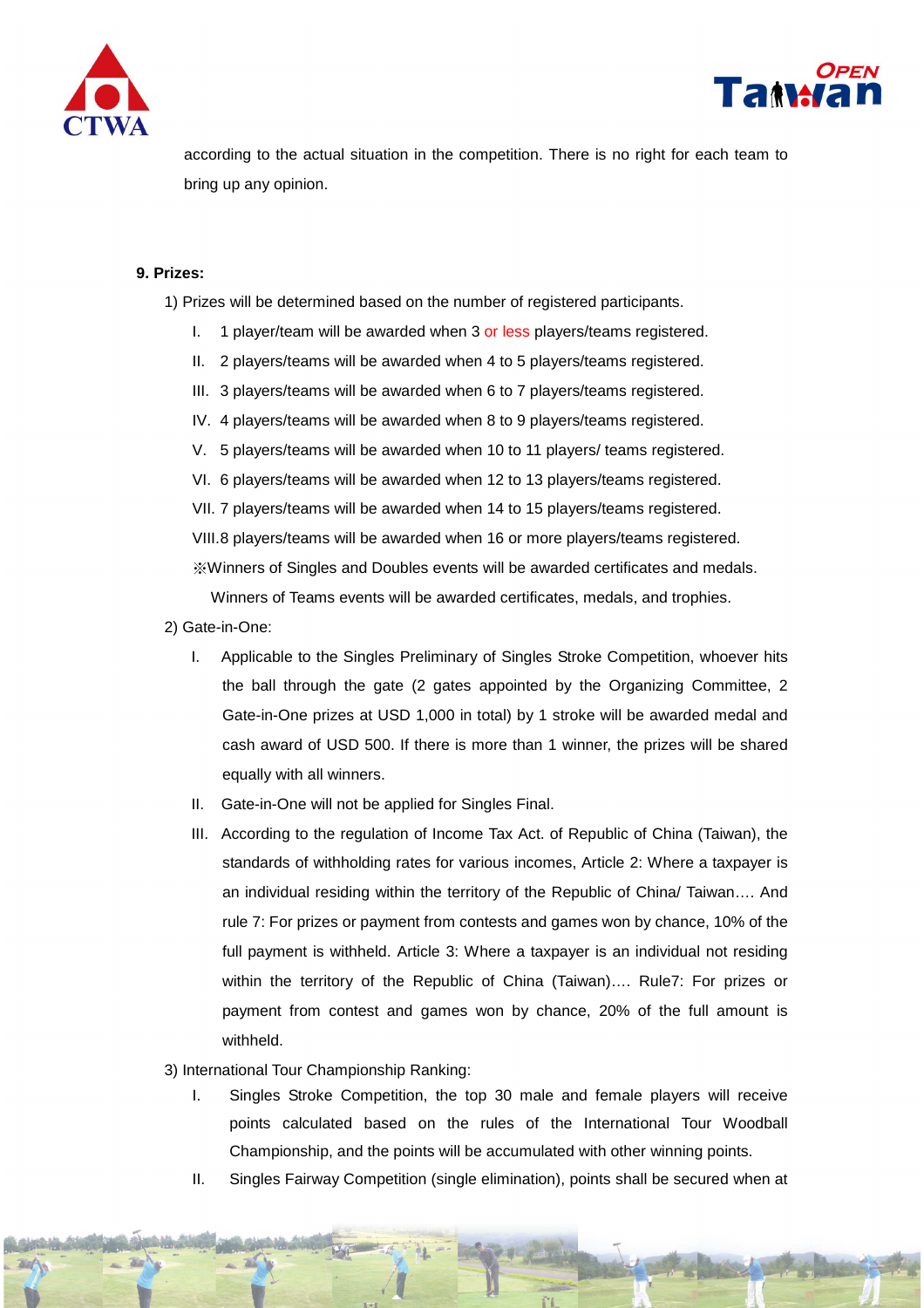



least 16 players participate in the event. The points calculated based on the rules of the International Tour Woodball Championship.

#### **10. Entry:**

- 1) Each player is only allowed to register maximum 2 events among Stroke Singles, Fairway Singles and Stroke/Fairway Doubles events.
- 2) Each player is only allowed to register 1 doubles event from stroke or fairway competition.
- 3) Each player is not allowed to register both Stroke Singles and Fairway Singles competition if he/she also registers any double events.
- 4) Female players are not allowed to register in males' events, and vice versa.
- 5) Please submit the Registration Form, Participation Form, Registration Fee, Participation Fee, and photos of participants to the Organizing Committee before entry deadline.
- 6) Entry Deadline: 30 September 2016.

#### **11. Transportation:**

The Organizing Committee will provide transportation among Taoyuan International Airport

(TPE), Athlete's Village in Yilan, upon arrival and departure of the delegations and local transportation during the Championship, as well as escort when necessary.

The airport-city shuttle provided by the Organizing Committee will be 2 trips for each country. Additional fare will be required for extra trips.

#### **12. Delegation's Flag:**

For the purpose of opening and closing ceremonies, participating delegations are requested to present 2 flags officially registered with the IWbF.

#### **13. Financial Conditions:**

- 1) Registration Fee: USD 20 per participant (including all team staff).
- 2) Sanction Fee: USD 5 per player for Asian Woodball Federation.
- 3) Participation Fee:
	- I. Stroke Competition:
		- i. USD 30 per participant for Singles Competition.
		- ii. USD 40 per pair for Doubles Competition.
		- iii. USD 40 per team. (Only applied to participants who have registered Stroke Singles Competition)
	- II. Fairway Competition:
		- i. USD 30 per participant for Singles Competition.
		- ii. USD 40 per pair for Doubles Competition.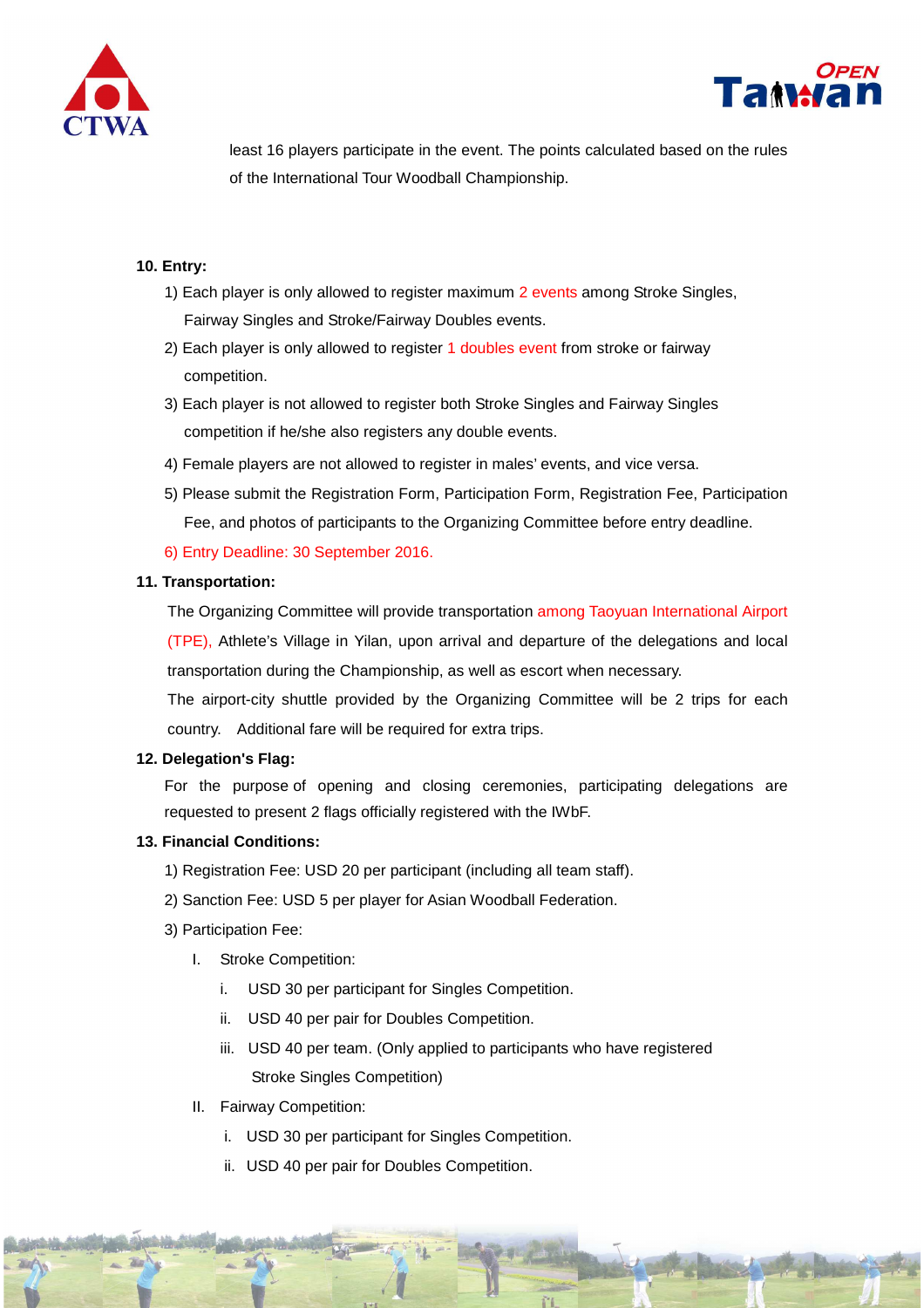



- 4) Accommodation and Local Transportation Fee:
	- i. USD 50 per person per night.
	- ii. Request of a single room, the accommodation fee will be doubled of above listed price per person per night.
	- iii. During Taiwan Open Championship, total accommodation is charged for 6 days / 5 nights.
	- iv. Organizing Committee will not be responsible for extra accommodation and transportation expenses for any extending of staying in Taiwan before or after the competition.

#### **14. Arbitration**

- 1) Any protest or appeal should be brought up officially within 30 minutes after each game.
- 2) Appeal letter shall be signed by the team leader and submitted to the Organizing Committee with a USD100 arbitration fee.
- 3) Upon receiving the appeal letter, Organizing Committee will arrange the Protest Committee Meeting to resolve the dispute in accordance with the Woodball Rules and regulations within 30 minutes. Should there be any unclear matter; Protest Committee decision will be final. Arbitration fee will be returned if the appeal is accepted; otherwise arbitration fee will be forfeited.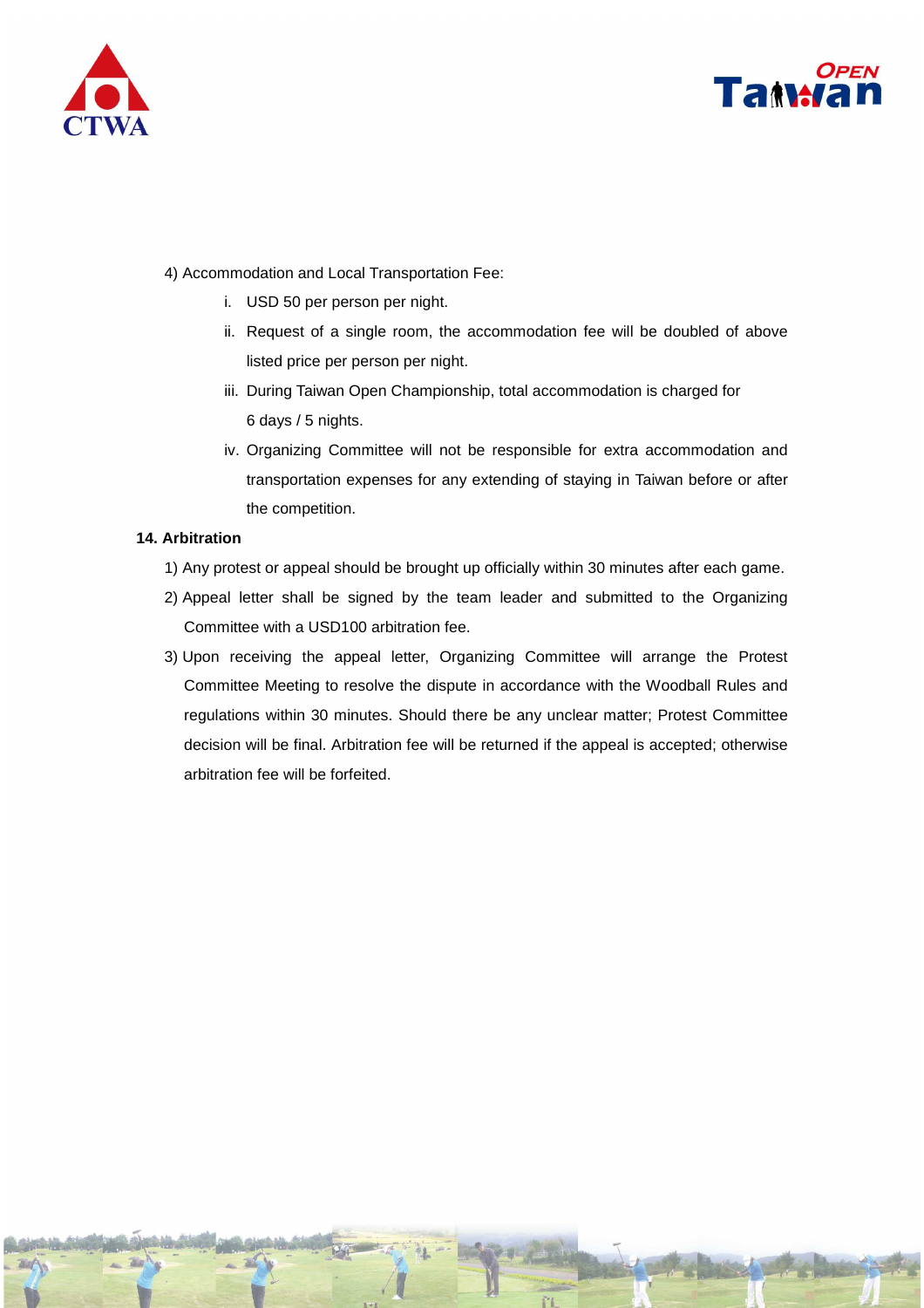



# 21st Taiwan Open

# International Woodball Championship 2016

## 27 October – 1 November 2016

### **Daily Schedule**

| <b>Date</b> | <b>Time</b>        | <b>Activity</b>                                                                 | <b>Venue</b>                          |
|-------------|--------------------|---------------------------------------------------------------------------------|---------------------------------------|
| 27 Oct.     |                    | Arrival of Delegations at<br>Taiwan Taoyuan International Airport (TPE)         |                                       |
|             |                    | Hotel Check-in & Arrival Registration                                           | Fu Hsiang Hotel,<br><b>Yilan City</b> |
|             | 18:30              | Dinner                                                                          |                                       |
| 28 Oct.     | $07:00 -$<br>08:00 | <b>Breakfast</b>                                                                | Fu Hsiang Hotel,<br>Yilan City        |
|             | $09:00-$<br>12:30  | <b>City Tour</b>                                                                | <b>Yilan City</b>                     |
|             | $12:30-$<br>13:30  | Lunch                                                                           | <b>Yilan City</b>                     |
|             | $14:00 -$<br>16:30 | Team Leader and Referee Meeting                                                 | <b>Yilan County</b><br>Stadium        |
|             |                    | <b>Official Practice</b>                                                        | <b>Yilan County</b><br>Stadium        |
|             | $18:30-$<br>21:00  | Welcome Party & Opening Ceremony                                                | Mi Er Restaurant,<br>Yilan City       |
| 29 Oct.     | 06:30              | <b>Breakfast</b>                                                                | Fu Hsiang Hotel,                      |
|             | 08:00              |                                                                                 | <b>Yilan City</b>                     |
|             | $09:00 -$          | Men & Women Fairway Singles                                                     | <b>Yilan County</b>                   |
|             | 12:00              | (1st Round)                                                                     | Stadium                               |
|             | $12:00 -$<br>13:00 | Lunch                                                                           | <b>Yilan County</b><br>Stadium        |
|             | $13:00 -$<br>17:00 | Men & Women Fairway Singles (2nd<br>Round)<br><b>Doubles Stroke Preliminary</b> | <b>Yilan County</b><br>Stadium        |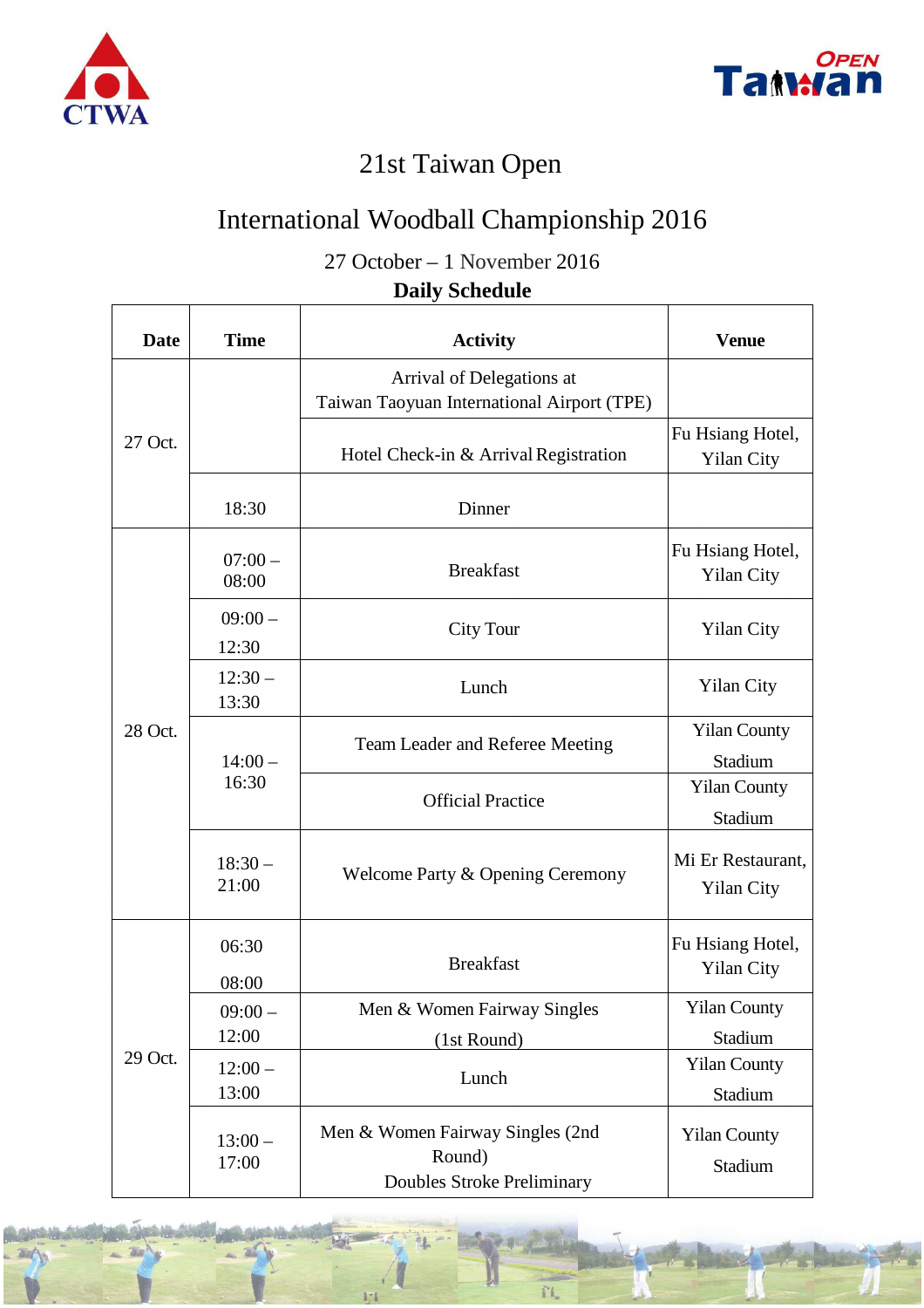



|         | $13:00 -$<br>17:00 | <b>IWbF Provisional Meeting 2016</b>                                        | <b>Yilan County</b><br>Stadium         |
|---------|--------------------|-----------------------------------------------------------------------------|----------------------------------------|
|         | 18:30              | Dinner                                                                      | Restaurant in<br><b>Yilan City</b>     |
|         | $06:30-$<br>08:00  | <b>Breakfast</b>                                                            | Fu Hsiang Hotel,<br><b>Yilan City</b>  |
|         | $09:00-$<br>12:00  | Men & Women Stroke Singles Preliminary                                      | <b>Yilan County</b><br>Stadium         |
| 30 Oct. | $12:00-$<br>13:00  | Lunch                                                                       | <b>Yilan County</b><br>Stadium         |
|         | $13:00 -$<br>17:00 | Men & Women Fairway Singles Quarter<br>Final<br><b>Doubles Stroke-Final</b> | <b>Yilan County</b><br>Stadium         |
|         | 18:30              | Dinner                                                                      | Restaurant in<br><b>Yilan City</b>     |
|         | $06:30-$<br>08:00  | <b>Breakfast</b>                                                            | Fu Hsiang Hotel,<br><b>Yilan City</b>  |
|         | $09:00-$<br>12:00  | Men & Women Stroke Singles Final<br>Men & Women Fairway Semi Final          | <b>Yilan County</b><br>Stadium         |
|         | $12:00 -$<br>13:00 | Lunch                                                                       | <b>Yilan County</b><br>Stadium         |
|         | $13:00-$<br>15:00  | <b>Awarding Ceremony</b>                                                    | <b>Yilan County</b><br>Stadium         |
| 31 Oct. | $15:00 -$<br>17:00 | Shopping                                                                    | <b>Yilan City</b>                      |
|         | $18:30-$<br>21:00  | Dinner & Farewell Party                                                     | Mi Er Restaurant,<br><b>Yilan City</b> |